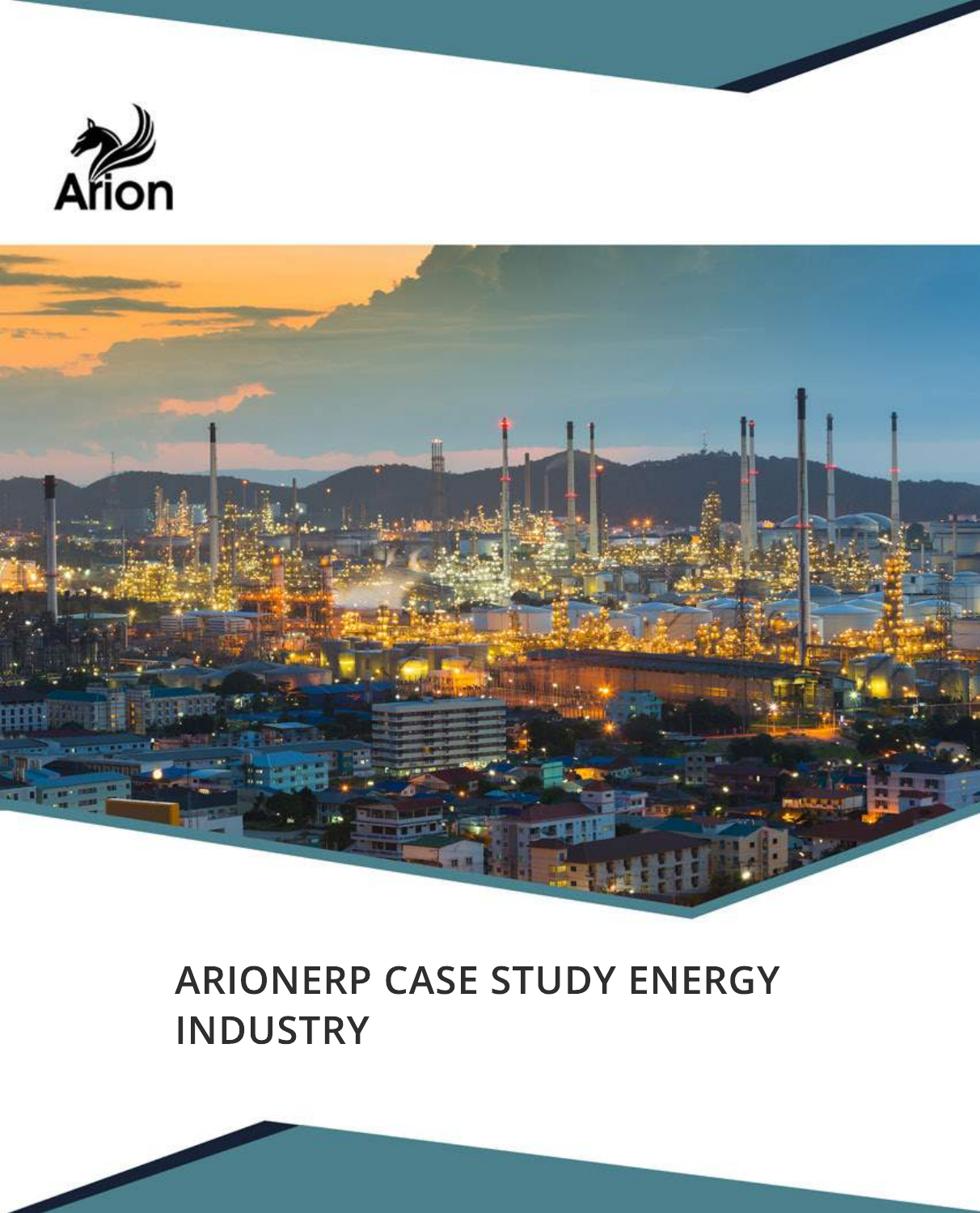#### **Client Overview**

 $\left[\alpha\right]$ 

 $\lfloor \frac{1}{n} \rfloor$ 

The client is a leading power generating company making rapid strides in the energy sector. Their operations are carried out in a power plant with state-of-the-art infrastructure. Client has managed to demonstrate excellence by consistently advancing their capabilities for greater power generation capacity.

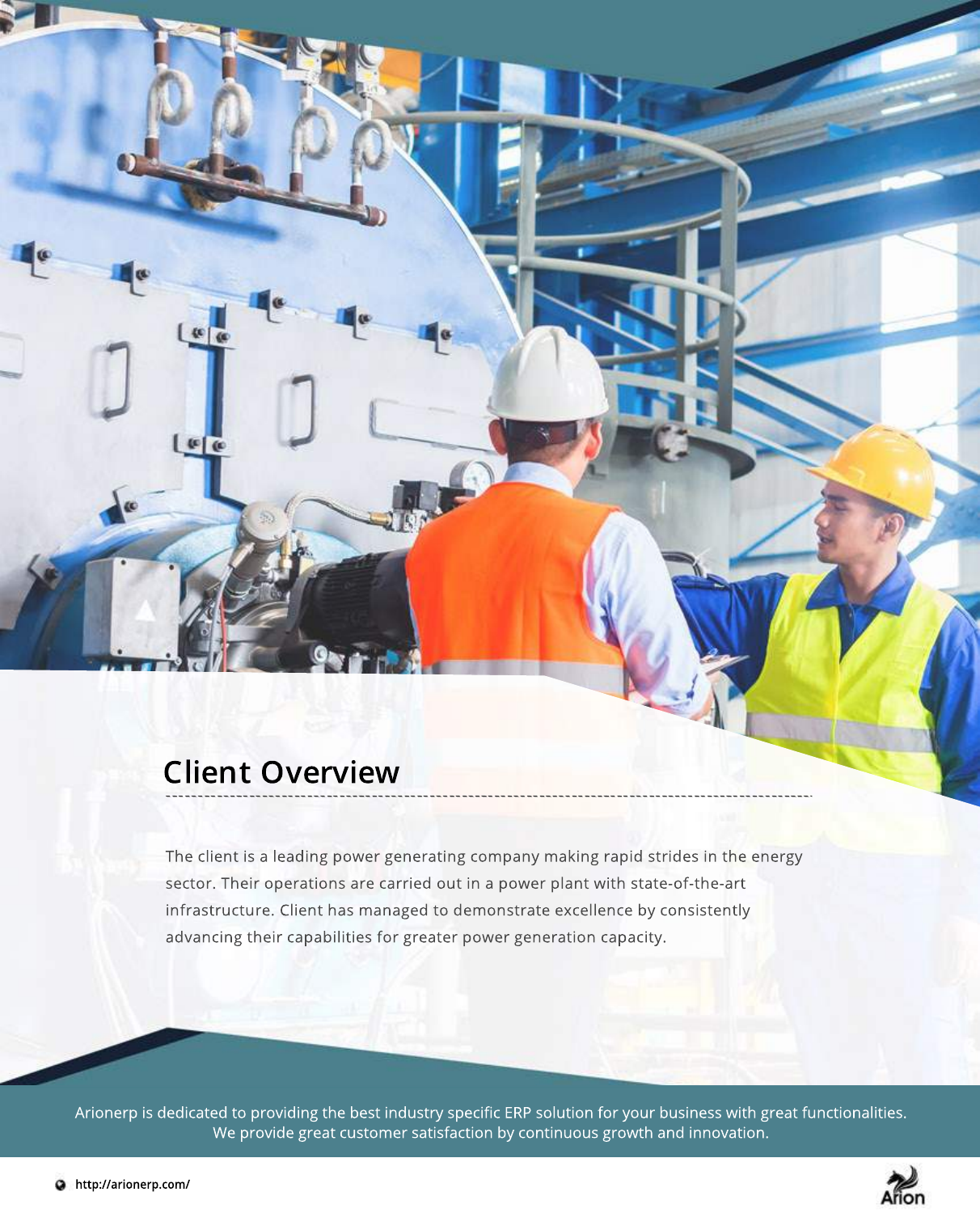# **What Issues Did Client Face?**

Client needed a solution that helped them become operationally efficient without compromising with cost-effectiveness. The solution should help them in handling their costs and critical assets. They required an integrated system that brought together different departments like finance and operations, so that automated and consolidated reports could be generated.

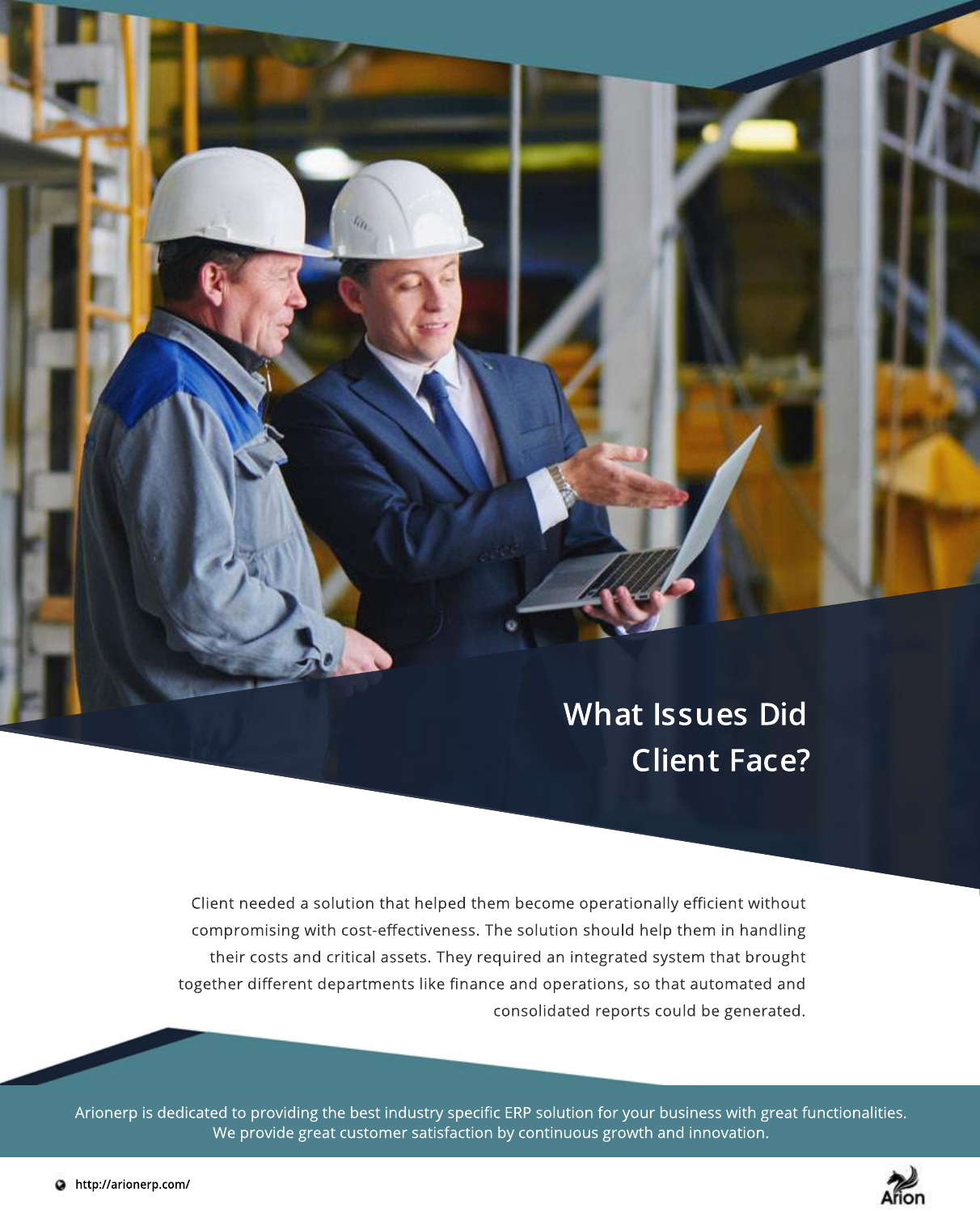#### **How Did We Resolve These Issues?**

The ArionERP solution integrated finance, accounting, and operations together. The solution was integrated with the power plant's distributed control system so that client could view real-time operational information through the ArionERP system. This has helped with automated calculations of power plant's operational performance. The solution offers real-time data about conditions of critical assets thus helping with efficient planning of maintenance related activities. The solution has enabled automated reporting and significantly reduced the need for human intervention.

### **Key Points Of Our Solution**

Our approach consisted of creating a solution that was flexible, scalable, and capable of meeting the requirements of various departments. Robustness was another important factor considered during the design and development of the solution to ensure that the business operations run smoothly at all times. The solution has integrated the processes of different departments for more streamlined management. The solution has also effectively controlled the operation and maintenance costs.